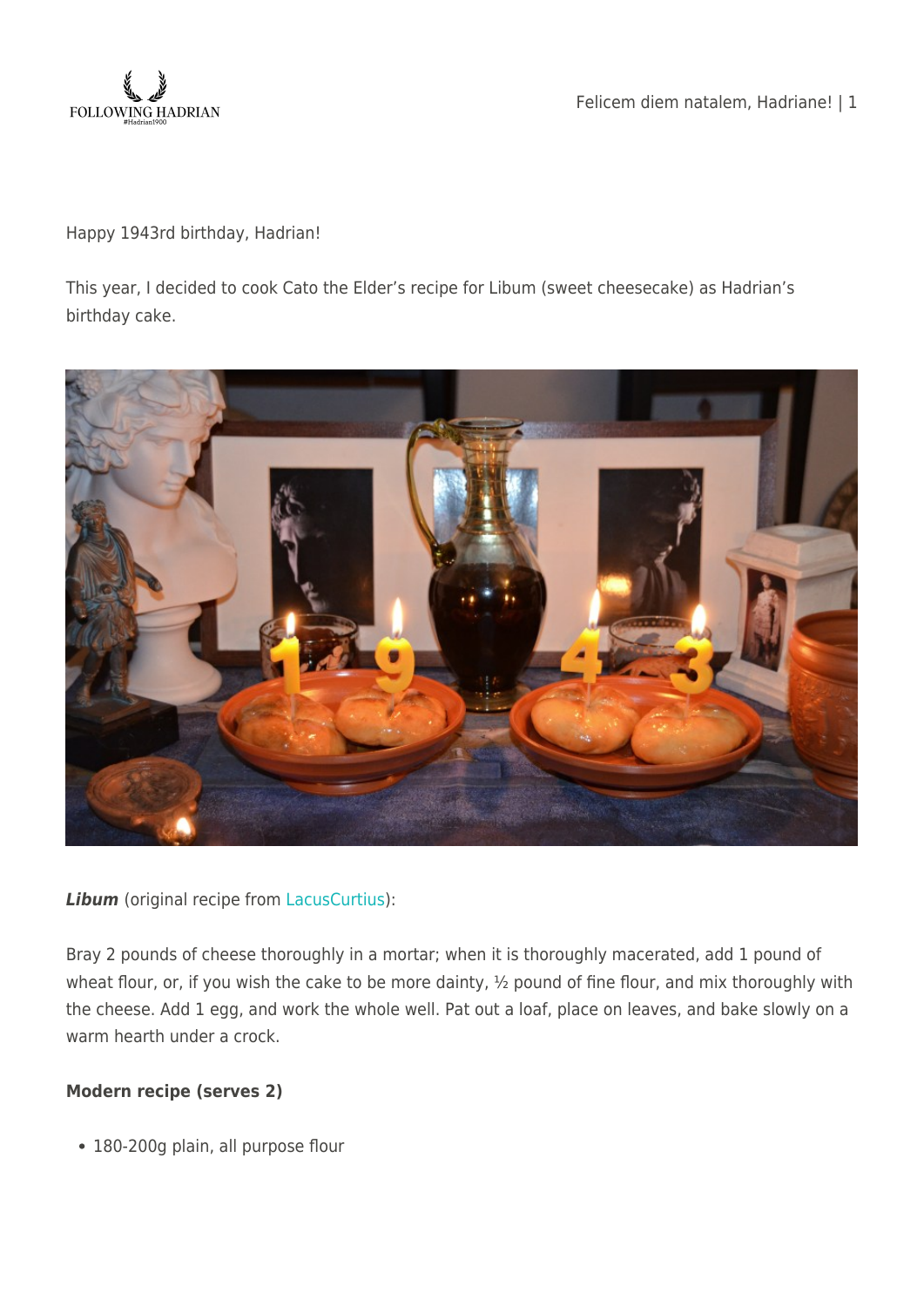

- 225g ricotta cheese
- 1 egg, beaten
- bay leaves
- 1/2 cup clear honey

Sift the flour into a bowl. Beat the cheese until it's soft and stir it into the flour along with the egg. Form a soft dough and divide into 4. Mold each one into a bun and place them on a greased baking tray with a fresh bay leaf underneath. Heat the oven to 190°C/380°F and bake for 35-40 minutes until golden-brown. Warm the honey and place the warm cakes in it so that they absorb it. Allow to stand 30 minutes before serving.

For dinner, I also cooked one of my favourite Apician recipes, Pullum Particum (Parthian Chicken). You can find the recipe [here](https://followinghadrian.com/2014/01/17/a-taste-of-ancient-rome-pullum-particum-parthian-chicken-and-parthian-chickpeas/).



Parthian Chicken & Chickpeas accompanied with Date Paste.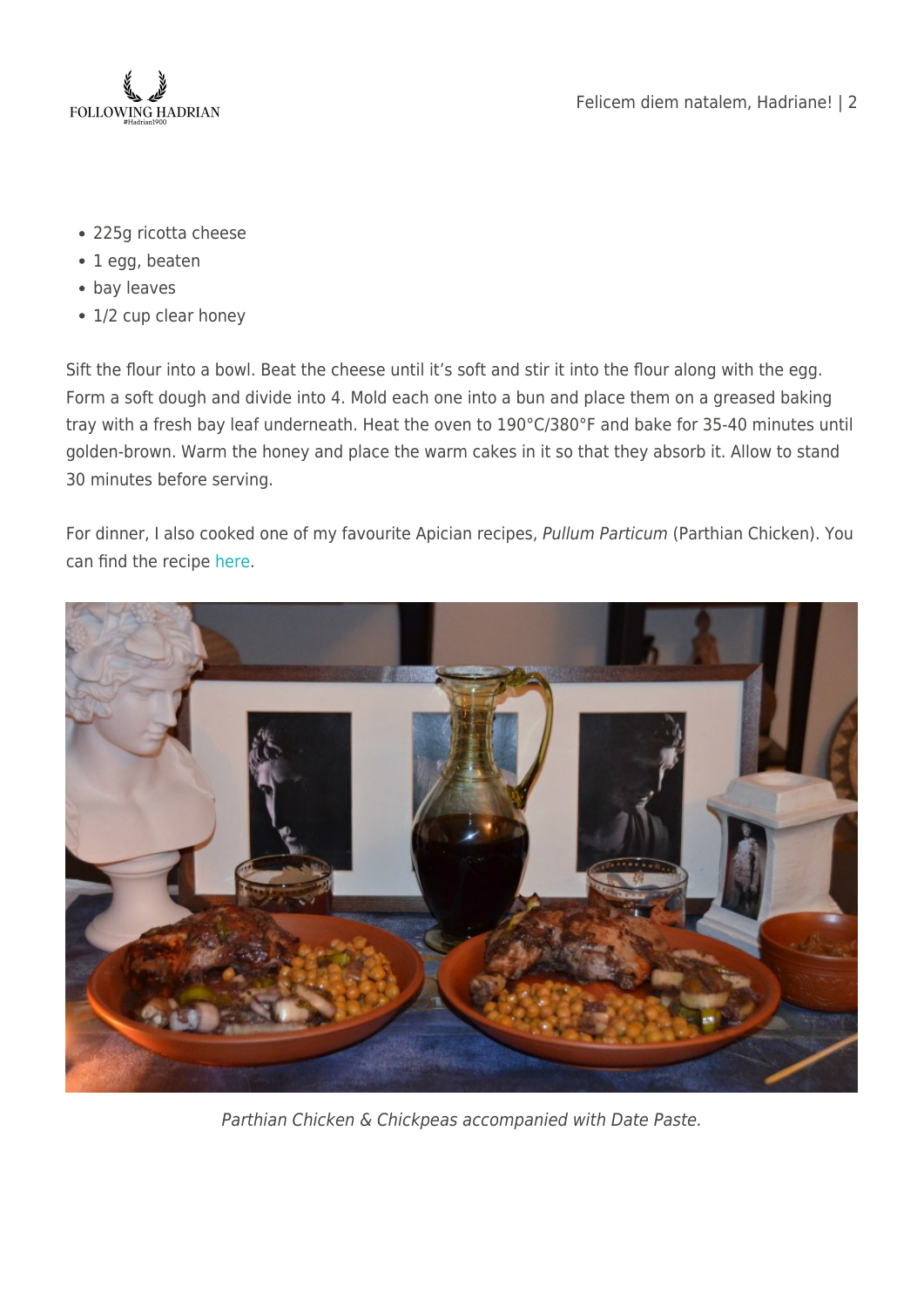

I also opened a bottle of Mulsum. This Mulsum is today produced by the archaeological site and Roman vineyard [Mas des Tourelles](http://tourelles.com/en/) in southern France and is made according to a recipe from Apicius. As testified by Pliny the Elder, the blend of wine, honey and a certain number of plants and spices are used to make this famous wine, which was often served as the «gustatio» (before the meal as an aperitif) or as a refreshment on its own.



Propino tibi salutem!